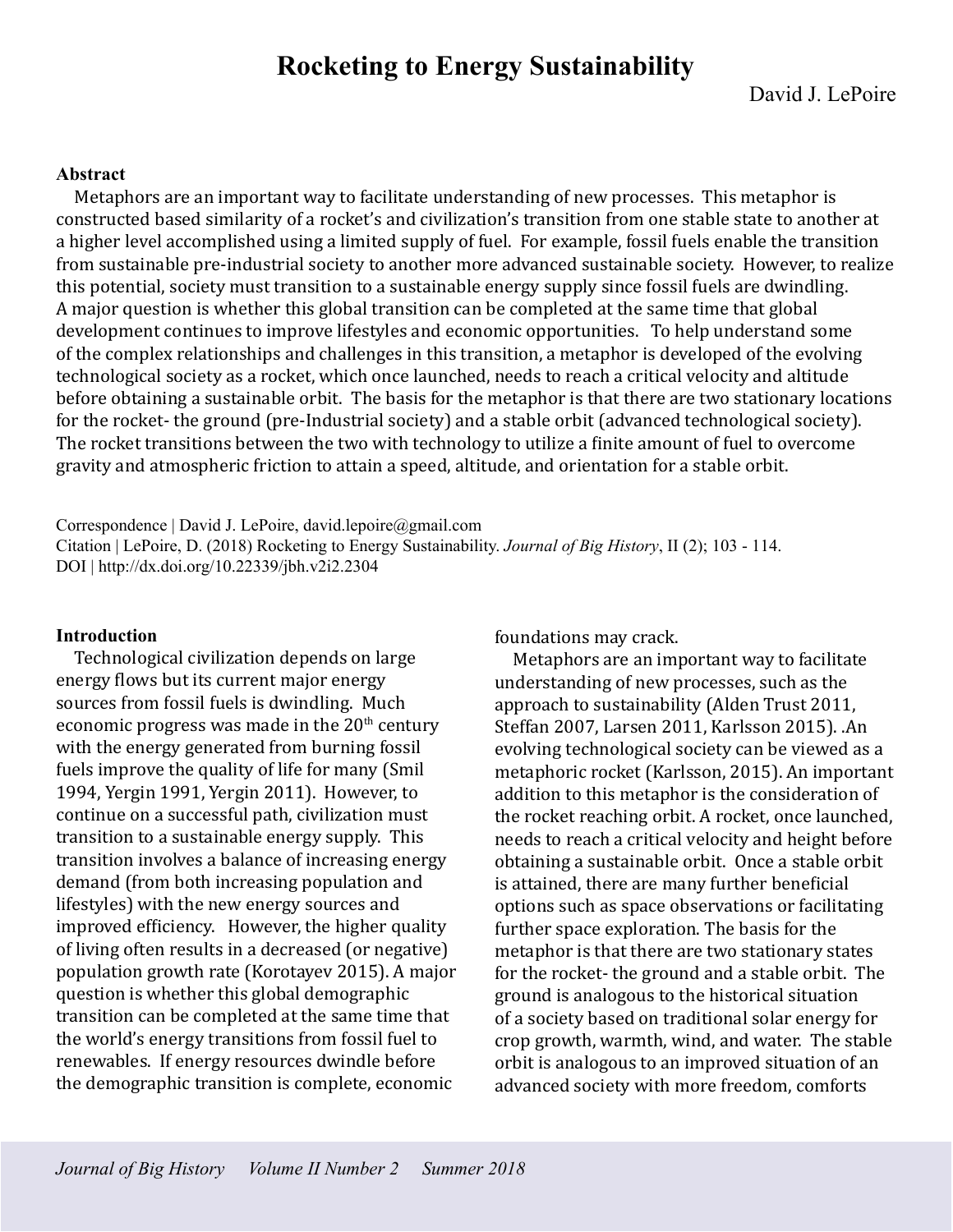and fulfillment, which is also stable through technologically capturing a larger fraction of the solar energy (or supplementing it with nuclear fission or fusion).

The process of getting a rocket into orbit requires:

- 1) Developing the rocket technology including engines, fuel, and crew compartments;
- 2) Launching the rocket against gravity;
- 3) Climbing through the atmosphere;
- 4) Shifting the orientation from vertical to horizontal; and
- 5) Attaining enough directed speed and altitude to obtain a stable orbit

The metaphor is that society must generate enough technological progress to again generate sustainable energy (from solar or fusion sources). This transition from the sustainable preindustrial agricultural lifestyle to an advanced technological lifestyle is facilitated by the temporary use of exhaustible fossil fuels.

These stages might correspond to historical periods of:

- 1) Developing: the scientific & industrial revolution;
- 2) Launching: World War II;
- 3) Climbing: the Cold War and Oil Crisis;
- 4) Shifting: the current period of addressing entangled issues of climate change, demographic transition and energy transition; and
- 5) Attaining: the increased use of renewable energy to sustain the process of global convergence.

Also, it is not clear if society's transition to energy sustainability (the metaphorical stable orbit) will be completed successfully (Ausubel 1999). For example, fuel could run out or a fundamental flaw could disrupt the process.

The paper is organized starting with a brief description of relevant history with a focus

on energy use, followed by the metaphorical connections, and finishing with some possible ways, based on this metaphor, to track the progress to sustainability.

#### **From medieval energy sustainability to today**

The traditional agricultural society of the Middle Ages in the early 14th century suffered through many problems. People worked hard to harvest enough resources such as wood, food, and metals to support their agricultural lifestyle. The energy from food and wood was supplemented by the energy of domesticated animals, and occasionally from water and wind for mills and transportation. Slavery which had been prominent in the Roman Empire had greatly diminished but still peasants had relatively little freedom to move or innovate in feudal society. Medicine, entertainment, and education were inadequate or ineffective. To add to the burden, fighting would often break out between the feuding feudal lords, who were obligated to protect their serfs.

However, increased interaction between geographically separated societies through trade and conflict opened new possibilities. Trade along the Silk Road increased interaction between Europe and China, leading to exchange of inventions, although many (including paper, gunpowder, and the compass) came from China. Invasions from central Asia, such as Genghis Khan's Mongols, caused more than exchange of ideas and items. Diseases, such as the Black Death in the mid 1300's, spread along with trade and Mongol invasion. This plague triggered changes in the society structure as labor became more valuable.

After the Black Death, questions arose concerning the reason for the tragedy. Society changed via shortages of labor but also in terms of questioning the teaching of the classics such as how the heavens moved. It was common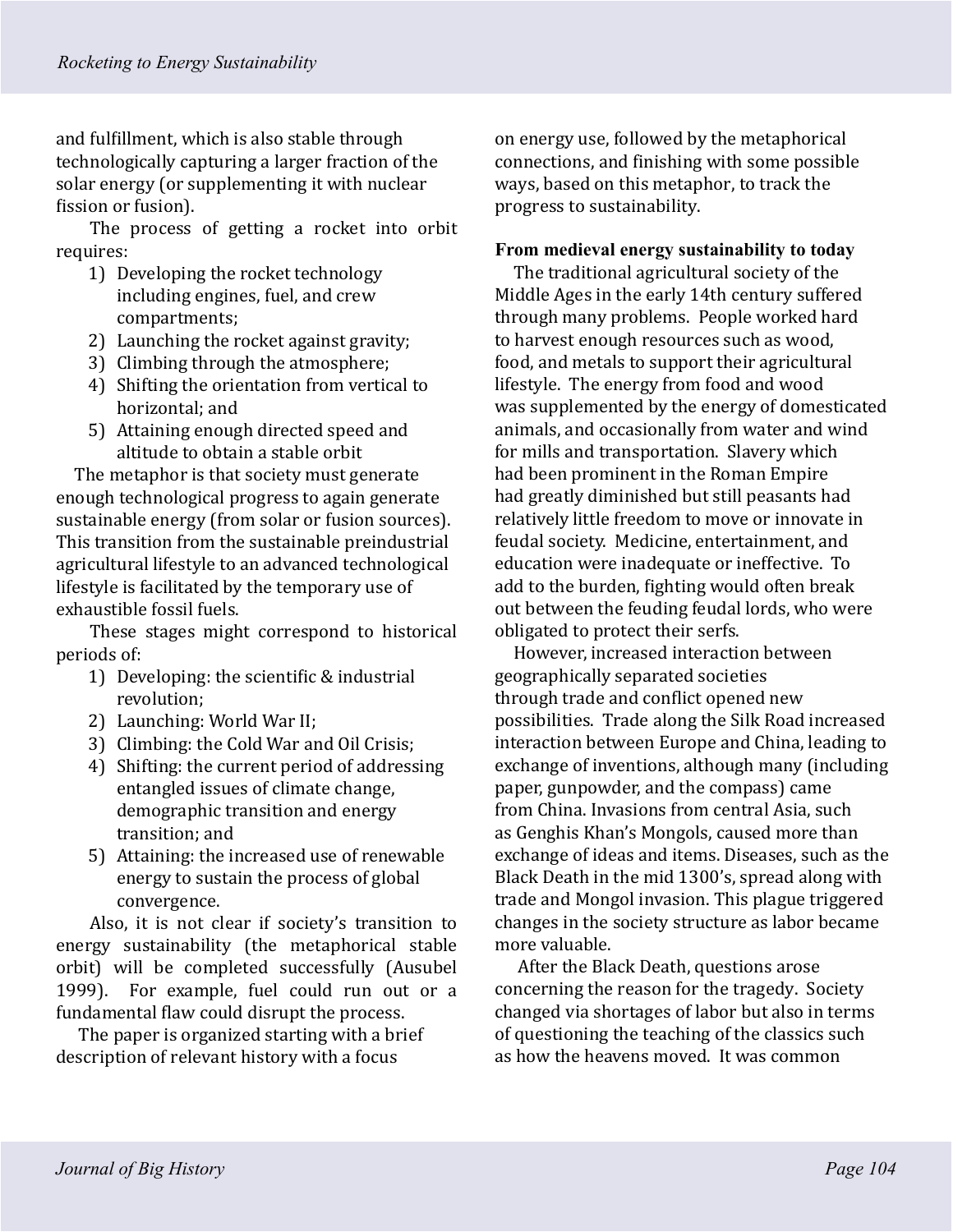knowledge that the Earth was round and with a good estimate of its size by the Greek Eratosthenes in about 200 BC by observing shadows at different latitudes. Copernicus was motivated to hypothesize that the planets went around the sun. Later measurements by Tycho Brahe led Kepler to analyze the planet data and show it followed a simple mathematical pattern not only in space but also in time. This motivated Galileo to explore the planets even further with the new invention of the telescope which he travelled to Middleburg to buy and then reproduce. With this he was able to see the moons of Jupiter and saw the phases of Venus, clearly showing that these bodies did not circle the Earth but instead that the planets orbited the sun and that many planets had their own moons. Newton then synthesized the nature of gravity on the Earth (falling apple) with the motions in the Heavens, the natural orbits. Others explored different questions. For example, alchemists wondered how one form of matter could be changed to another. While not finding the philosopher's stone to turn lead into gold, they laid the foundations of chemistry.

However, few imagined that basic science information might transform the way humans lived. Earlier innovations, such as Hero's engine in the first century, were not further pursued since such power devices could not effectively replace the relatively inexpensive human labor. By the early 17<sup>th</sup> century, Francis Bacon advocated skepticism about knowledge not gained through empirical approaches. His empirical observation method would contribute to the development of the scientific method, which also considers the importance of theory and hypotheses.

Already at this time (early  $17<sup>th</sup>$  century), energy supply was already not sustainable. An energy challenge arose when forests diminished as wood was needed to convert into charcoal to support the higher temperatures to processes increased

iron production. Coal was a potential substitute for wood to heat but it was dirtier and could not sustain the conditions for iron working without a special furnace.

The industrial revolution started in England with innovations in the interdependent technologies of iron, railroads, and coal mining. The increasing demand for rails and steam engines resulted in greater demand for iron, which required increased coal mining for operating the engines and processing the raw iron. The more intensive coal mining then required more steam engines to pump the water from the mines and railroads to transport the coal, thereby completing the cycle with an increased demand for iron.

The industrial revolution also brought major challenges to society as factory systems developed, urban areas became more densely populated, and pollution effects were experienced. To open up the potential to a wider group, human rights and principles of democracy and free markets were developed throughout the scientific revolution and industrial revolution. For example, Ben Franklin participated as a leader in both scientific areas (such as electricity, optics, and heat flow) and civil society (with participation as a founding father, diplomacy and setting up social institutions such as fire departments and libraries as well as deriving most of his money through newspaper publishing). However, life at the end of the American Revolution was much the same as both political and scientific principles needed to be expanded and applied.

The U.S. Civil War demonstrated the technology and societal changes from the coal-based industrial revolution. Technologies such as rail, telegraph, guns, and iron ships were tested along with democratic principles against slavery, regional rights, and free market industrialization transitioning from an agricultural system. Further tests occurred during World War I with the introduction of technologies such as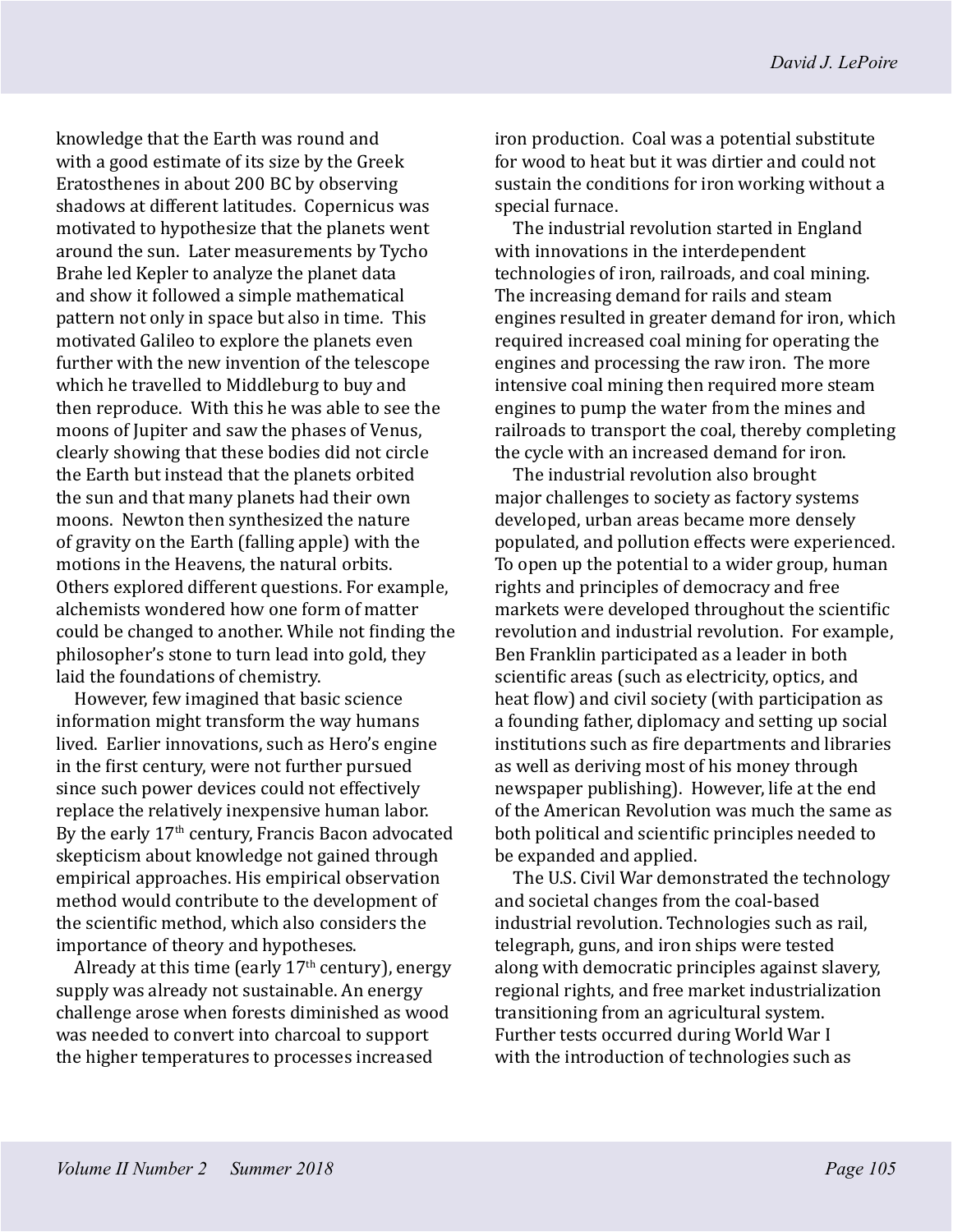air planes, chemical warfare, machine guns, and submarines along with the introduction of new societal processes such as the rights of military conscription and colonization. However, technology exuberance and over speculation led to an economic collapse (the Great Depression). The stresses during the economic downturn allowed groups espousing various solutions such as communism and fascism.

While oil had been known since early civilizations, it had been treated almost as a nuisance. The demand for city lighting after the Civil War encouraged exploration for substitute for candles. Whale oil from sperm whales served this purpose for a while but the supply could not keep up with the demand. Kerosene, a byproduct of oil refining, was identified. However, it could be dangerous if not prepared correctly. John Rockefeller developed a process that led to a standardized kerosene (Standard Oil) that could be safely transported and used.

The oil was supplied from Ohio and Pennsylvania by rail and then by pipeline. Other areas (such as Texas, the Middle East, Romania, the Caucasus, and Indonesia) were explored for oil resources to keep up with the increasing demand. The new machines of industrialization required access to oil so each country vied for control of oil fields, however, the U.S. maintained an early development lead.

A major factor in World War II concerned access to resources. Large feedback loops continued to grow- more technology led to better tools and larger energy demand, leading to new technological solutions. New technology was developed throughout the war including radar, jets, computers, rockets, electronics and nuclear. Pressures to use human resources to a greater potential resulted in expanded participation to women, minorities, and former colonists. Soon after the war's end, a promising technology, nuclear fission power, seemed to offer a seemingly inexhaustible inexpensive energy resource to replace the need for fossil fuel. Some claimed nuclear generated electricity would soon be "too cheap to measure" after implementing breeder reactors that would generate more fuel than used.

The environmental movement hit its peak in developed countries at about 1970 with NEPA in the U.S. as a reaction to oil spills, contaminated waterways, smog, and chemical disposal sites like Love Canal. The green revolution in India was coming to fruition recognized in the 1970 Nobel Peace Prize to Norman Borlaug. In the middle of the 1970's the U.S. hit the halfway point of oil extraction, while in many other places exploration boomed. However, the increased oil demand also enhanced power of other oil producing countries who formed OPEC to control the production and thereby also the price. Two oil price shock waves went through the economies in 1974 and 1979, quadrupling the price of oil. The transition was difficult but increased investment in energy efficient technologies eventually reduced the needed fossil fuels for tasks by about a half (LePoire 2004, 2010a, 2010b). This energy efficiency slowed the demand for oil so that by the mid 1980's the price of oil had decreased enough to hurt oil producing countries like Russia. The economic strain from the oil price drop contributed to the fall of the Soviet Union. But also about this time in the mid 1970's the economy started to shift. In the Real Progress Indicator which starts with the GDP and then subtracts economic activity that is counterproductive and adds the value of outside of market activities. This indicator peaked in the mid-1970s even though the GDP continued its exponential climb (Kubiszewsk 2013) .

- Population explosion with medicine and ag revolution India
- More oil found but U.S. hits halfway in the 70's, economy boomed
- Frictional Cold War saps resources and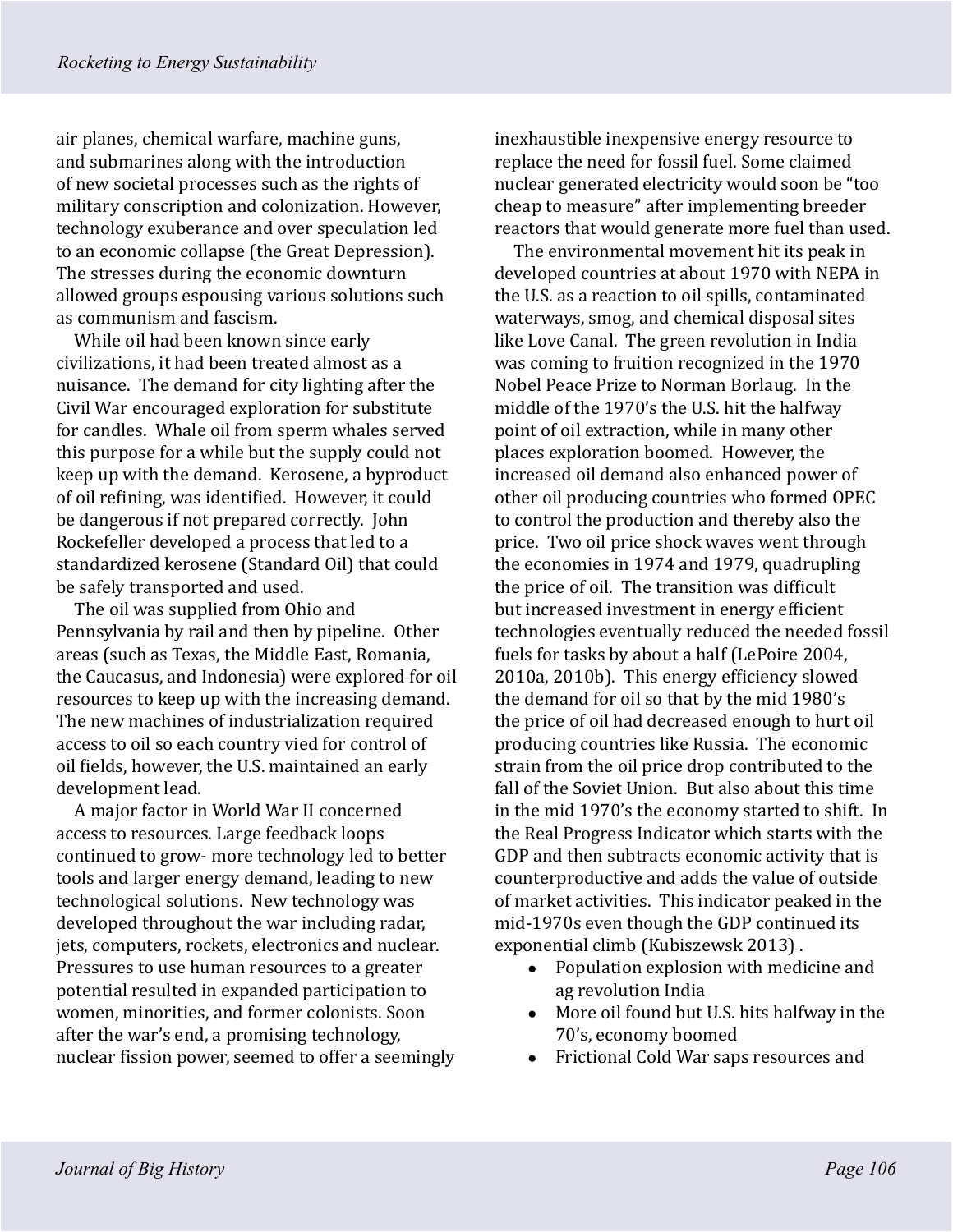hunt for new energy

- Electronics developed and miniaturized
- 70's correction: energy crisis, real GDP and wage stall, computers enter

In the early 1970's it was believed that nuclear power was to replace oil as the primary energy source, but this technology was slowed down due to security, financial and environmental issues. Another form of nuclear energy fusion seems to promise more energy with fewer complicating issues. However, it has been very difficult to control and always seems to be about 30 years in the future (the next generation). While nuclear fission energy is still being explored and new technologies exist to greatly mitigate the problems of the early forms, only Asia seems to be interested in pursuing this. It is unclear is more commitment to safe development would have allowed the developed world to quickly attain sustainability and then transfer it to the developing world. Currently nuclear energy can be viewed as insurance since it is still unclear whether renewable energy sources such as wind and solar would lead to economical sustainability (before fossil fuels are gone).

Control technology (electronics and computers) have greatly improved recently. In the early parts of WWII electromechanically devices were used for simple calculations. These were replaced with vacuum tube technology, followed by semiconductor transistors. These were then integrated to greater extents, following the Moore's law of improvement such that the capability of the integration was doubled almost every 1.5 years. While technology has often been identified as the fourth factor in economic growth with labor, land, and capital, a different analysis suggests that it is energy availability that explains this additional aspect to growth (Ayres 2008).

The rate of technological change may be slowing down. If the rate continued to increase, we would expect technology leaders to maintain

their place because they would be able to innovate faster than existing technology diffuses. However, it seems like technologies are expanding throughout the world based on production with low labor costs followed by the advance into a higher quality of life. In addition, technological leaders are appearing outside the original first world, e.g., Korea, China, and India. An effect of diffusion outpacing innovation is seen in the work by Korotayev (2015) who found a correlation between the population growth rate and the gap in economic wealth. The population explosion in the  $20<sup>th</sup>$  century is beginning to stop and in some areas such as Western Europe reverse. The world still has a long way to go if economic equality is attained. For example, the U.S. uses about 20% of the energy resources for 5% of the global population. This would mean that if everyone used energy at this rate the amount of energy would be 4 times the current demand.

We are in the process of determining whether this energy transition can be done. Learning curves for wind and solar technologies show that the cost of production reduces by a factor for every doubling of production. This cost reduction is driven by improvements (learning) in the production process. The variability of many renewable sources due to night, clouds, calm weather necessitates an ability to temporarily store energy when it is produce. The distributed nature of renewables, e.g., on each house also requires building a smart grid that can monitor the changing environment of production and consumption at each location. Environmental impacts of operation or throughout the life cycle is being monitored to ensure that unintended consequences might be identified and mitigated early.

#### **Metaphor**

The main metaphor is that just like a rocket, the society that advances with fossil fuel is initially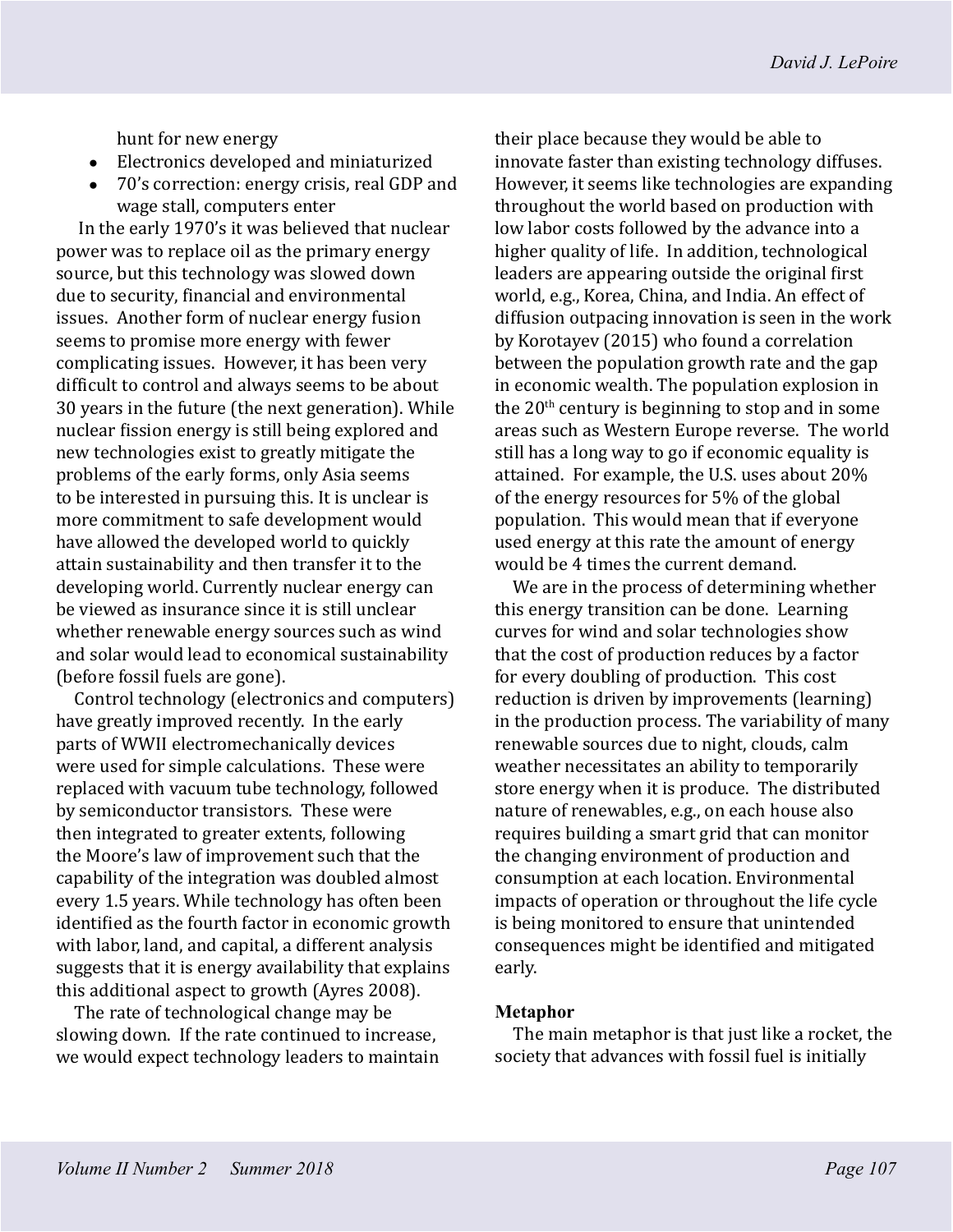on an unsustainable path (Figure 1, Table 1). After launching from the safety of the ground (leaving early agricultural sustainability), there is another sustainable situation – the orbit for the rocket and the use of technologically enhanced renewable energy for the society. Both systems, rocket and civilization, have to reach the second stable situation before their limited amount of fuel runs out. There are also many similar issues such as achieving stability, transitioning to new stages (phases), and the passing through the atmospheric friction (GHG release).

First, the situation of a successful launch into orbit includes aspects of preparation, launching,

120

100

80

60

40

 $20$ 

1600

Quadrillion Btu's

achieving stability, surviving atmospheric friction, flight planning, and obtaining orbit will be discussed. Each aspect is discussed first with the description of the rocket's process and then the aspect compared to a society transitioning to energy sustainability. Then ways that launches can be unsuccessful will also be discussed for the rocket and society.

## Technology Preparation

Early engineers were skeptical of even being able to sustain heavier than air flight by humans. After the Wright brothers' demonstrations of manned air plane flight, others dreamed of designing rockets for space exploration. Unmanned rockets had been used in warfare and for fireworks. Some early pioneers tested principles of stability, control, and flight plans, sometimes failing spectacularly before the principles were understood. An early rocket design by Goddard for, example, had the engine on top of the fuel tanks leading to instability. Similarly, people at the start of the scientific

revolution often did not foresee the potential of technology to transform society

Crew compartment Preparation

The counterpart to the Enlightenment is that besides the science, manned human spaceflight needs consideration on the crew compartment and conditions. The construction of the university system to not only pass along knowledge but to test and further science through research is similar to astronaut training to maintain, diagnose problems and fix the rockets components when needed.

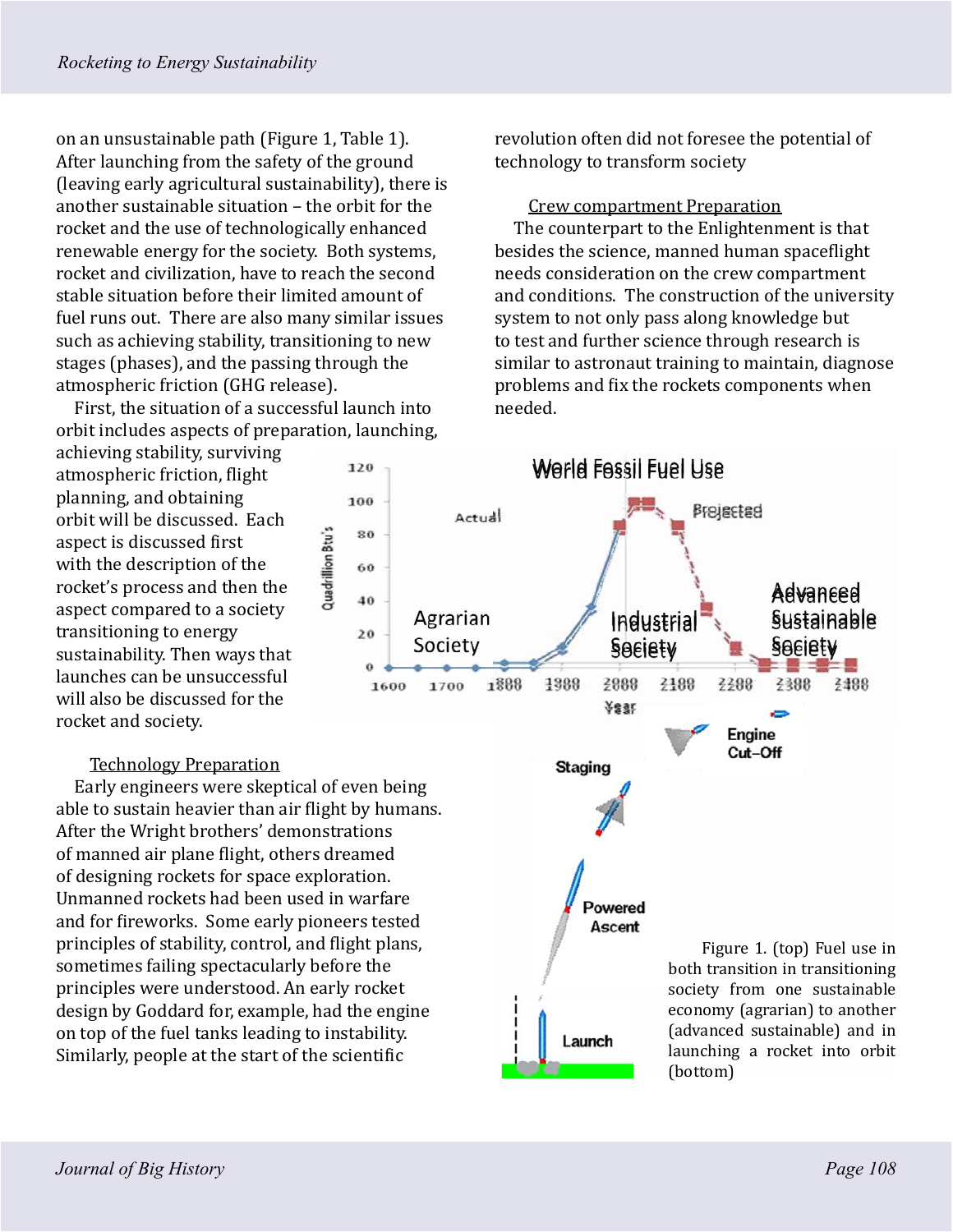# Lift-off

For liftoff, the rocket engines must generate enough thrust just to overcome gravity. For example, if the rockets generated a thrust equal to that of gravity, the rocket would go nowhere. The thrust needs to be concentrated so that it is larger than gravity to be fuel efficient.

The fossil fuel society achieved "lift-off" during World War II by burning the fuel at a high enough rate to overcome a stagnant economy. The effort put into the innovations during WWII in radar, jets, nuclear, and electronics led to a positive feedback loop- the improved technology generated possibilities of further improvement. At the same time, oil resources were being explored and developed throughout the world.

# **Stability**

Rockets are most vulnerable at lift-off because the speed is low and any small deviations from vertical up can be amplified. This has been observed in many early rocket attempts where the rockets chaotically loop around before crashing. However, once the rocket has gained some speed but still in the atmosphere, there is a natural feedback to vertical stability if the center of mass of the rocket is higher than the center of pressure. The fins at the bottom of the rocket are one way to increase the stability.

The orientation of world development was set by the winners of WWII who still argued over the ideologies of democracy and free market economy versus communism's single party and controlled economy. In a sense two rockets- one from the West and the other from the USSR raced to demonstrate their superiority. Only after about 50 years of testing did it appear that the Western approach with corrective feedback in the government and economy was stable. The rocket's velocity is then similar to the speed of economic growth, and the rocket's stability condition is similar to the automatic feedback mechanisms.

# Atmospheric Friction

To avoid overheating from friction with the atmosphere, rockets launch vertically to quickly go through the atmosphere and only then align with the perpendicular orbit. The friction might be considered the counterpart of the potential overheating with greenhouse gases. Soon after the "lift off" during WWII, the release of GHG for a task was much larger. Now that we have learned how to handle energy efficiency, there is less GHG (friction) as we approach orbit.

# Flight Plan

But once the lift-off is successful, how should the flight plan proceed? One space flight plan aims directly for the object of interest, e.g., moon or planet. Other plans use Earth orbit as a place to stabilize before moving on to other interesting locations. Then the transition to the flight to the moon is achieved by timing the firing of smaller engines to use the orbital speed to its advantage.

The direct flight plan is similar to those who want to realize ever increasing technological change (Kurzweil 2006) without first achieving energy sustainability (i.e., all fuel is used in one dash without achieving stability first). The second flight plan is similar to having a goal to reach energy sustainability but realizing once there, it is easier to solve other problems and move on to other interesting places. This allows some decoupling of the issues of technological change and energy sustainability.

## Multistage transitions

With rockets, there are often multiple stages each with their own fuel supply and rocket engines. The first stage if often the largest since it has to lift the whole rocket off the ground. When the fuel is exhausted, the engine and the empty fuel tank are discarded.

In the metaphor, the stages are the different levels of technology. It is know that technology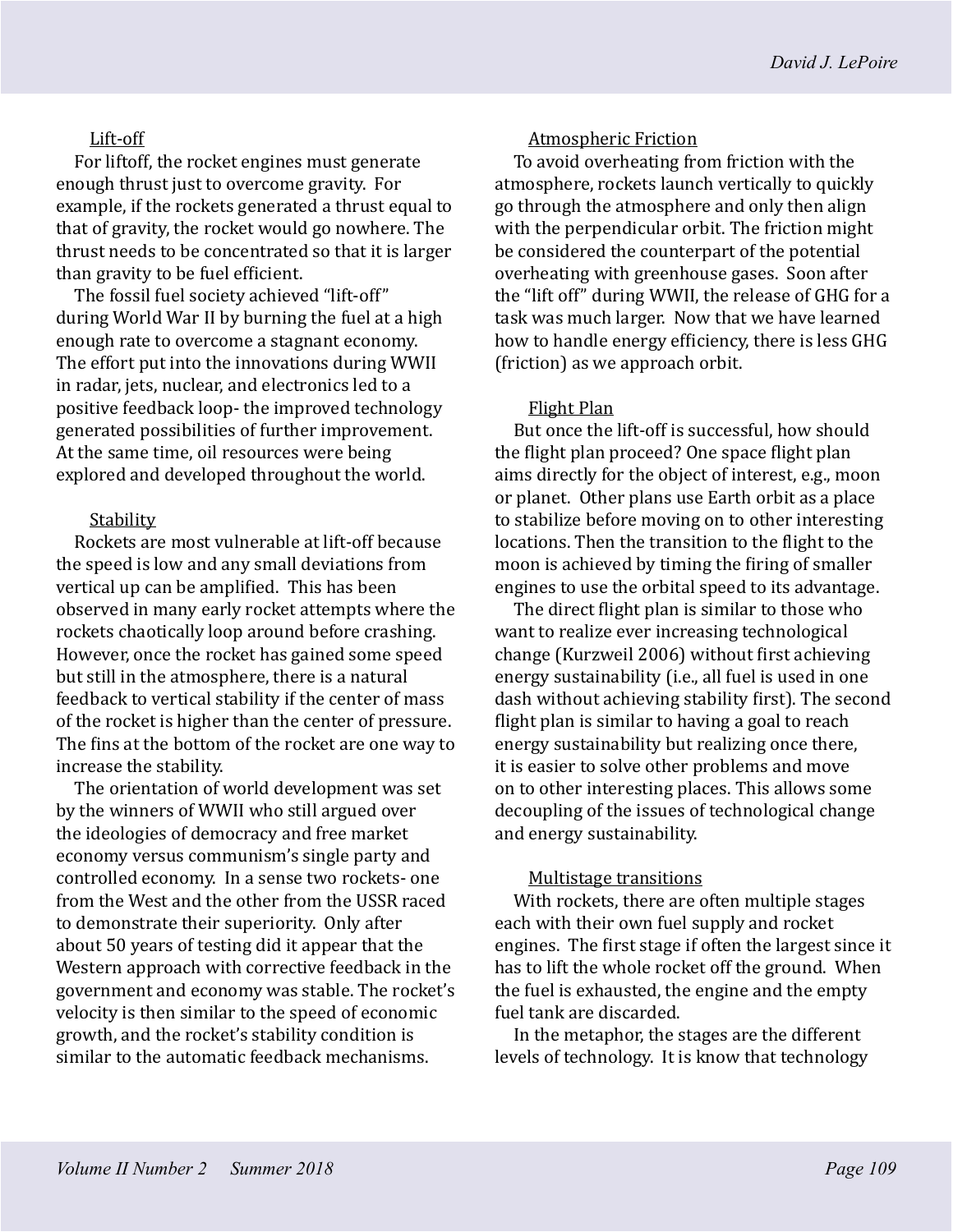has proceeded in cycles such as the Kondratieff cycle of approximately 70 years. The early cycles of this were the railroad, coal and telegraph. Later oil was used with the internal combustion engine along with radio. The latest still uses fossil fuels but with much better efficiency and improved communicated through the internet.

# Differences

It should be noticed that there are important differences in the transitions of society and an actual rocket. Rockets are often multi-stage meaning that the lower parts of the rocket are jettisoned after the fuel has been exhausted. This reduces the mass of the rocket to ease the work necessary to achieve the orbital velocity. However, in contrast the transition to sustainability seems to occur as more of the world's population joins a developed lifestyle with its increased demand for energy. In the metaphor, this could be viewed as adding mass to the rocket as it climbs, which then requires more work to obtain a stable orbit.

## **Possible Failure Mechanisms**

It is not clear if society's transition to energy sustainability (the metaphorical stable orbit) will be completed successfully. In this metaphor, it is not at all clear which plan we should follow

| Category                                       | Rocket                                                  | Civilization                                                     | towards sustainability<br>since we really do not<br>know the fundamentals<br>that any rocket engineer<br>would know. Such<br>information would<br>include the weight of<br>the rocket, the efficiency<br>of the engines, the<br>amount of fuel, the speed<br>necessary to get into<br>orbit, and the height of<br>the orbit such that the<br>atmosphere is negligible.<br>A rocket launch can<br>crashing from loss<br>of stability, fuel tank<br>explosion, too slow<br>acceleration leading to<br>inefficient use of fuel. |
|------------------------------------------------|---------------------------------------------------------|------------------------------------------------------------------|------------------------------------------------------------------------------------------------------------------------------------------------------------------------------------------------------------------------------------------------------------------------------------------------------------------------------------------------------------------------------------------------------------------------------------------------------------------------------------------------------------------------------|
| <b>Stable States</b>                           | Ground / Orbit                                          | Medieval Sustainable/<br>Advanced sustainability                 |                                                                                                                                                                                                                                                                                                                                                                                                                                                                                                                              |
| <b>Fuel Limit</b>                              | <b>Tanks</b>                                            | <b>Fossil Fuels</b>                                              |                                                                                                                                                                                                                                                                                                                                                                                                                                                                                                                              |
| <b>Self-Correcting</b><br><b>Orientation</b>   | Center of mass<br>above center of<br>pressure           | Free market /<br>democracy                                       |                                                                                                                                                                                                                                                                                                                                                                                                                                                                                                                              |
| <b>Concentrated</b><br><b>Thrust</b>           | Big rockets with<br>acceleration above 1 g              | Technology feedback /<br>acceleration                            |                                                                                                                                                                                                                                                                                                                                                                                                                                                                                                                              |
| Withstand<br>atmospheric<br>frictional heating | Heat resistant<br>material with proper<br>course        | Avoid large climate<br>change                                    |                                                                                                                                                                                                                                                                                                                                                                                                                                                                                                                              |
| <b>Attain orbital</b><br>speed                 | Multistage rockets                                      | Renewable energy with<br>multistage of technologies              | too much acceleration                                                                                                                                                                                                                                                                                                                                                                                                                                                                                                        |
| <b>Possible Outcomes</b>                       | Crash, run out of<br>fuel, overshoot, orbit             | Crash, run out of fuel,<br>technology runaway,<br>sustainability | Table 1. Comparison of<br>various aspects in the<br>metaphor of a rocket<br>launched into orbit and<br>society transitioning to<br>energy sustainability.                                                                                                                                                                                                                                                                                                                                                                    |
| <b>Benefits of Orbit</b>                       | Satellites, solar<br>power, place to easily<br>continue | Advanced lifestyle,<br>ability to continue                       |                                                                                                                                                                                                                                                                                                                                                                                                                                                                                                                              |

*Journal of Big History Page 110*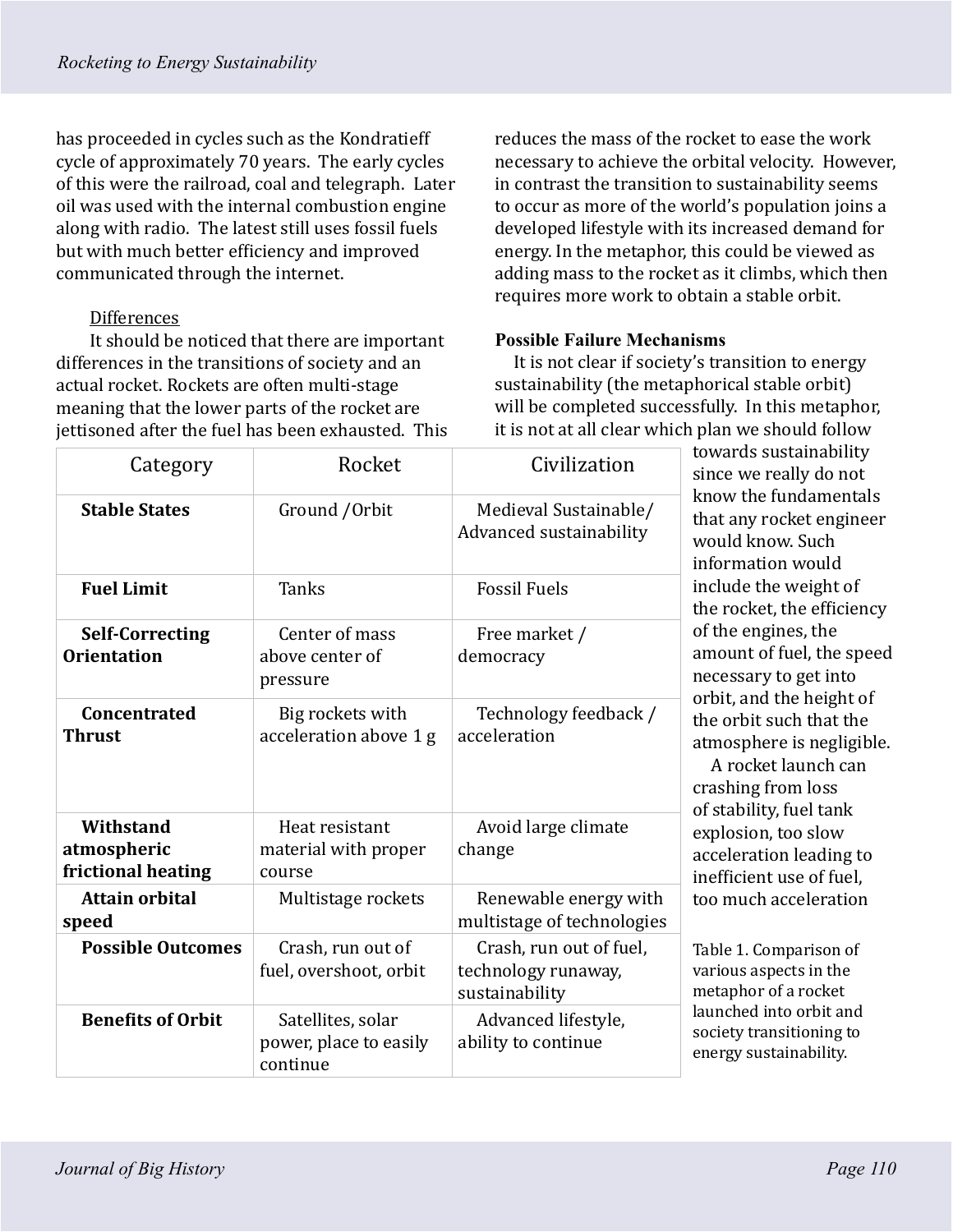damaging engines,. The rocket might also heat up too much when going through the atmosphere or if the orbit is too low. The rocket might not orient correctly for a stable orbit. Another failure would be for the rocket to enter a stable orbit but lose the capability to support humans, e.g., buildup of carbon dioxide as started on the ill-fated Apollo 13.

There are clear similarities in the transition to sustainability:

Loss of stability: A Rocket maintains stability through self-correcting as long as the stability condition is met that the center of mass is atop of the center of pressure. Similarly, if processes are not in place for self-corrective actions, progress towards sustainability could be lost or reversed. Such processes are fair markets in a democracy but with regulations to ensure market failure mechanisms are addressed. An example of a market failure might be the pricing of fossil fuel without including external costs such as pollution or defense to protect the international trade. The incorrect price signal would tend to encourage the movement towards the cheaper "subsidized" fossil fuel over renewables. This would be similar to the rocket losing its stability to continue in a vertical direction.

Fuel tank explosion: A rocket's fuel tank might leak leading to a catastrophic failure. While the oil underground could not immediately explode, there are scenarios where much of the energy might be lost, for example through resource wars at an expanded scale compared with WWII. All the oil would not have to be rendered inaccessible because the oil trade can be very sensitive to decreases in supply. The reduction in oil supply was seen during the Iran-Iraq war, the Iran embargo, and the burning of the oil fields during the Iraq war.

Acceleration too slow: A rocket launch requires a concentrated use of fuel just as the transition to sustainable energy relies on support for continuous technology innovations. If no technology advances are made, the society will not approach sustainability but instead just burn the fossil fuel until it is gone.

Acceleration too fast: The similarity to too much acceleration happens if the technological change goes too fast. This could strain the developing infrastructure. For example, if cybersecurity does not keep up, large damage might be done to the use of the smart grid. Other potential pathways include advanced technologies get in the hands of the wrong people leading to social instability. This high technological acceleration could result if the technology singularity happens. Safeguards are being proposed to mitigate these unintended consequences.

Atmospheric heating: A rocket experiences friction with the air in the atmosphere as it climbs and also in orbit if the height of the orbit is not great enough. This is similar to the transition to sustainable energy as we use fossil fuels that is generating potential GHG that leads to climate change. This suggests that it is important to reach the energy sustainability before the irreversible harmful effects occur, and that the sustainability is complete enough that fossil fuels aren't needed to fill an energy gap.

Incorrect Orientation: The orientation of a rocket needs to be change from the vertical takeoff to the horizontal when it reaches orbit. In orbit, the forces of gravity are just enough to balance the natural tendency to go straight (centripetal force). This is similar to the need to rethink the energy generation, distribution, transmission, and pricing to guide a sustainable energy transition so that the trickier balance of supply and demand satisfied.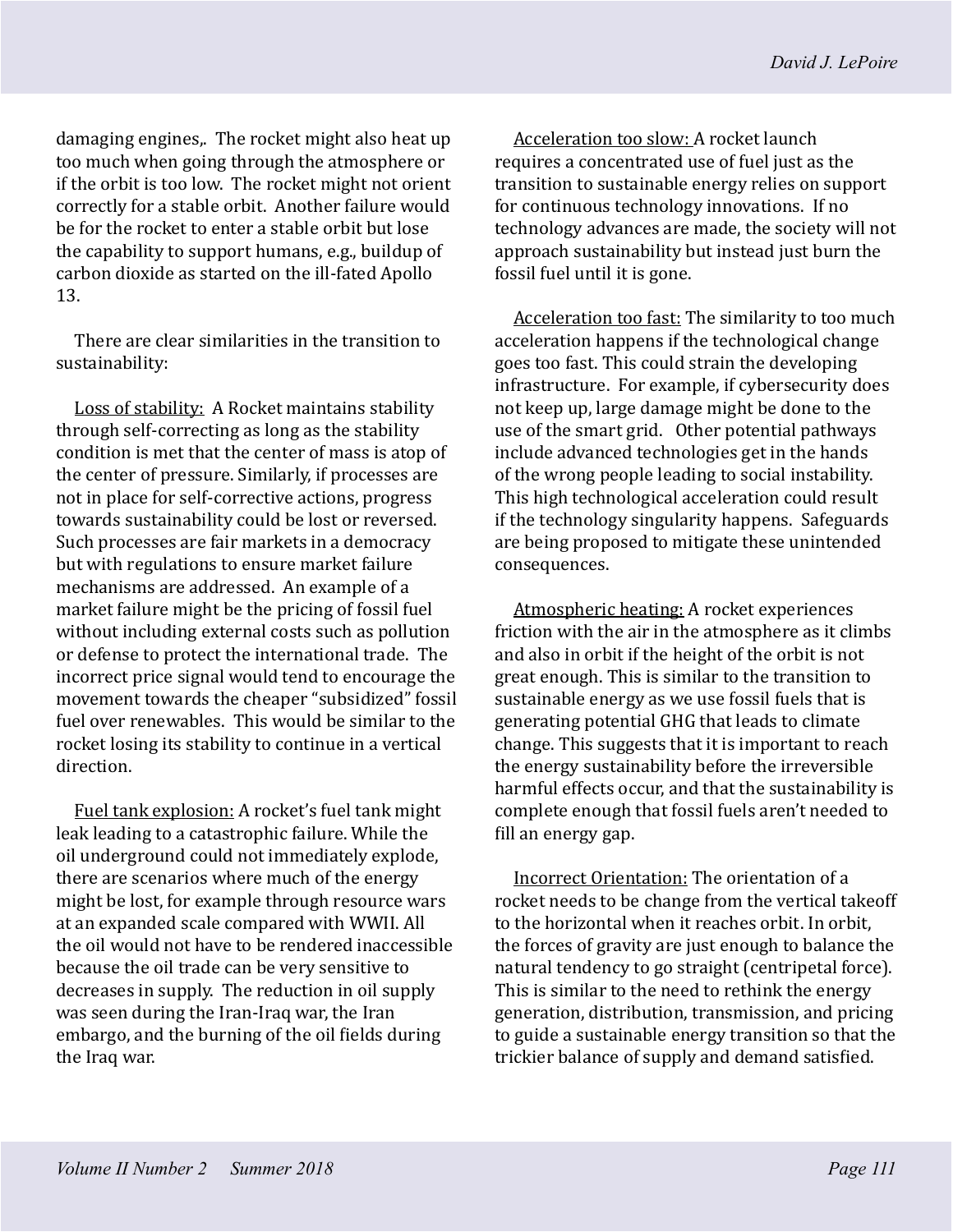A problem would occur if the variable solar and wind energy replaced all the electrical energy at present. During windy sunny days the lines would be overloaded and the energy not used. During quiet nights the lack of energy supply might cause brownouts. This balance can be achieved with proper storage and price incentives.

Loss of life support: Many problems in the Rocket's capsule might lead to an unsuccessful mission even if the rocket attains orbit. In the transition to sustain energy it is important to keep social and international tensions at a minimum despite the added uncertainty caused by the change. An example would be the potential conflict over water resources. Energy can be used to generate clean water from alt or polluted water through evaporation and efficient recovery of the energy after condensation. Another failure might be that technology is not shared adequately among nations.

#### **Dashboard**

To have a successful launch into orbit, many engineers, controllers, and astronauts work together to design and then monitor progress so that changes can be made to correct problems. Currently we do not have a set of equivalent monitors or controls. In many cases we really don't know the characteristics of the systems, e.g., the amount of fossil fuel, the Co2 level that causes irreversible harm, the number of people that need the energy, the level of energy efficiency that is attainable, the economic viability of renewable energy sources.

The transition to sustainable energy seems to have started (lifted off) with some self-correcting systems like market economy and democracy. It also had undergone a few changes in technologies (stage separations), for example dramatically increase energy efficiency. But only now do the possible criteria for reaching a sustainability such as total energy demands and technologies (stable

orbit parameters such as height and speed).

This suggests some indicators for the dashboard:

A measure of the amount of fossil fuel remaining, similar to the rocket's fuel gauge.

A measure of strength of the self-correcting stability system in economic and political stable (rockets stability condition).

Comparison of GHG emissions compared to what the global system can sustain. (Comparison of the temperature to what the rocket can sustain.)

A measure of the global social stability and political will. (The cabin environment).

A measure of the projected demand for energy as the population increases and the lifestyle improves for many. (The mass of the payload.)

What level of renewable technology is required to supply the demand. (The required height of the rocket to escape frictional forces.)

How to encourage the implementation of the technology to generate the required demand. (The speed and reorientation of the rocket to achieve orbit.)

Some indicators have been defined and are beginning to be tracked (Henderson 2012 , U.S. Interagency Working Group on Sustainable Development Indicators 1998 , Ness 2007) including some specifically designed to help assess new potential energy technologies (Evans 2009). Others deal with environmental sustainability. For example, environmental impacts include those that affect air quality, food, water, disease, and land use. An attempt to outline basic environmental measures was made in 2009, with the nine planetary environmental boundaries which include natural resource use (land and water), atmospheric disturbances (ozone, climate change, and aerosols), and releases impacting biological activity and diversity (ocean acidity, chemical pollution, phosphorus, and nitrogen release). Estimates were made for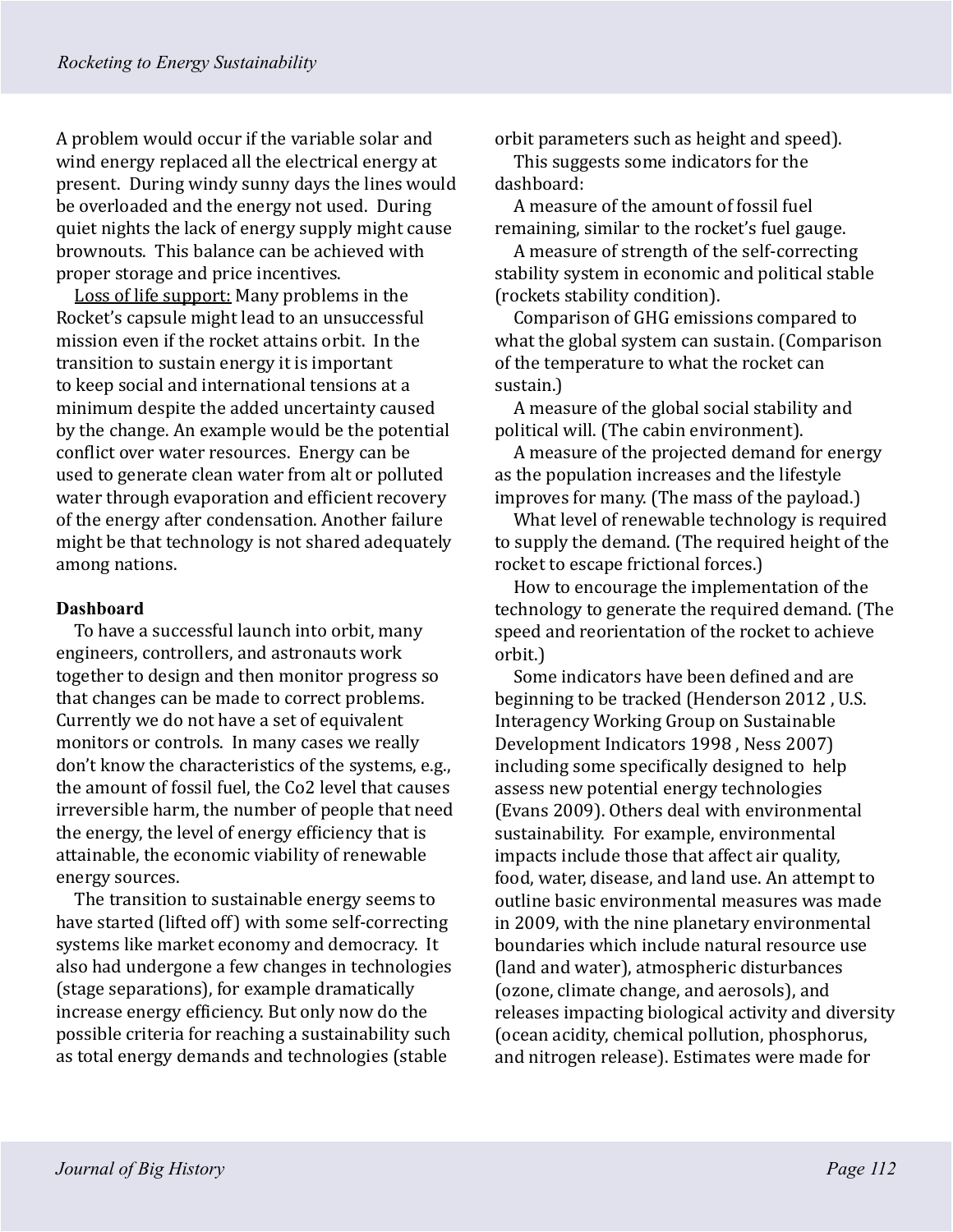each boundary's natural level, the current level, and the level at which impacts might rapidly rise. Some of these already have impacts much greater than their boundary action level, while a few others have greater uncertainty with undefined boundaries (Rockstrom et. al. 2009).

## **Conclusion**

A metaphor was constructed for civilization to reach energy sustainability by comparing it with the process of getting a rocket into orbit. The basic metaphor was that the two systems transition from one stable state (subsistence farming and ground) to an elevated dynamic stable situation (enhanced technology energy sustainability and orbit). This transition is done with a finite amount of fuel.

The various phases were analyzed and compared including planning, lift-off, stability, heating, speed, and orientation. Potential negative outcomes were identified such as not enough fuel, accelerating too quickly or too slowly, and being conscious of maintaining a human livable environment. A potential dashboard of current indications was abstractly developed based on this metaphor but its realization would require much further investigation.

This metaphor might be a way to communicate the complex situation in approaching a sustainable state. The consequences can be visualized and the dashboard would provide some feedback on the critical criteria that need to be satisfied for successful attainment of sustainability. Just like the rocket in orbit however, the attainment of the second stable state is not the end of the adventure but instead a temporary transitioning point to further exploration and advances.

## **References**

Ashden Trust, By Another Name: New metaphors for Sustainability, www. ashdendirectory.org.uk/featuresView. asp?pageIdentifier=2011410\_28527468

Ausubel, J. H. (1999). "Because the human brain does not change, technology must (Reprinted from Production Efficiencies: The Engineer's April 1999 Report)." IEEE Aerospace and Electronic Systems Magazine 14(10): 3-6. https://phe. rockefeller.edu/BrainNotChange/

Ayres, R.U. (2008). Energy and economic growth. in Sustainable Energy Production and Consumption: Benefits, Strategies and Environmental Costing, F. Barbir & S. Ulgiati editors, Springer, ISBN: 978-1402084935

Evans, A., Vladimir Strezov, Tim J. Evans (2009) Assessment of sustainability indicators for renewable energy technologies. Renewable and Sustainable Energy Reviews. 13.

Henderson, H. T.J. Nash, R. Sanquiche (2012), Green Transitions Scoreboard, Ethical Markets, available at: http://www.ethicalmarkets.com/wpcontent/uploads/2012/02/2012-GTS- February-Report-FINAL-032012.pdf

Karlsson, R. (2015) Three metaphors for sustainability in the Anthropocene,The Anthropocene Review 3(1) · August. 23-32. . DOI: 10.1177/2053019615599415 Available at: http://anr.sagepub.com/content/3/1/23

Korotayev, Andrey, Jack A. Goldstone, Julia Zinkina, (2015). "Phases of global demographic transition correlate with phases of the Great Divergence and Great Convergence", Technological Forecasting & Social Change 95 (2015) 163–169. DOI: 10.1016/j. techfore.2015.01.017

Kubiszewski, I., Robert Costanza, Carol Franco, Philip Lawn, John Talberth, Tim Jackson, and Camille Aylmer (2013). Beyond GDP: Measuring